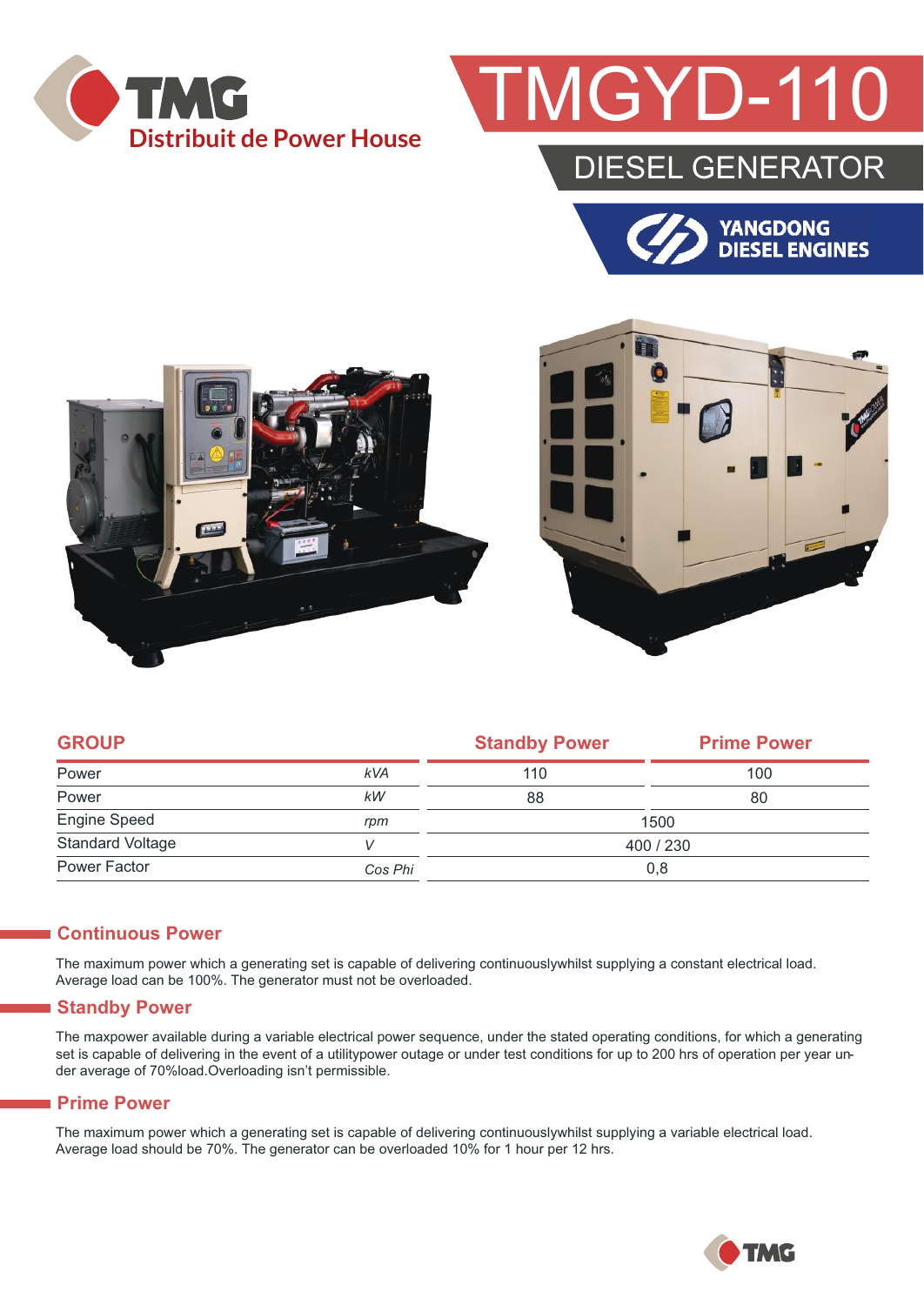

# TMGYD-110

### **Engine Properties**

| <b>Brand</b>                      |       | YANGDONG             |  |  |
|-----------------------------------|-------|----------------------|--|--|
| <b>Model</b>                      |       | YD4GZLD              |  |  |
| <b>Standby</b>                    | kW    | 93                   |  |  |
| <b>Prime</b>                      | kW    | 90                   |  |  |
| <b>Cylinder Displacement</b>      | It.   | 4,3                  |  |  |
| <b>Number of Cylinders / Type</b> |       | 4 / In line          |  |  |
| <b>Bore x Stroke</b>              | mmxmm | 110x118              |  |  |
| <b>Compression Ratio</b>          |       | 18:1                 |  |  |
| <b>Governor Type</b>              |       | <b>Flectronic</b>    |  |  |
| <b>Idle Speed</b>                 | rpm   | 1500                 |  |  |
| <b>Aspiration</b>                 |       | Turbocharge          |  |  |
| <b>Injection Type</b>             |       | Direct Injection     |  |  |
| <b>Cooling System</b>             |       | <b>Liquid Cooled</b> |  |  |
| <b>Fuel Consumption%100</b>       | lt/h  | 22,1                 |  |  |
| <b>Fuel Consumption%75</b>        | lt/h  | 18,9                 |  |  |
| <b>Fuel Consumption%50</b>        | lt/h  | 14,2                 |  |  |
| <b>Oil Capacity</b>               | It.   | 17                   |  |  |
| <b>Cooling Liquid Capacity</b>    | It.   | 16,7                 |  |  |
| <b>Voltage</b>                    | V     | 12                   |  |  |
| <b>Battery Capacity</b>           | Α     | 72                   |  |  |

#### **Alternator Properties**

| <b>Output Voltage</b>               | V     | 230/400     |  |  |
|-------------------------------------|-------|-------------|--|--|
| <b>Frequency</b>                    | НZ    | 50          |  |  |
| <b>Automatic Voltage Regulation</b> | $±\%$ | 0,5         |  |  |
| <b>Phase</b>                        |       | 3           |  |  |
| Pole                                |       | 4           |  |  |
| Overload                            |       | 1 Hour %110 |  |  |
| <b>Voltage Regulation</b>           |       | ±%1         |  |  |
| <b>Power Factor</b>                 | Cosq  | 0,8         |  |  |
| <b>Warning System</b>               |       | Self Alert  |  |  |
| <b>AVR Model</b>                    |       | SX460       |  |  |
| <b>Total Harmonic Losing</b>        |       | ≤%3         |  |  |
| <b>Connecting Type</b>              |       | Star        |  |  |
| <b>Protection Class</b>             |       | IP 23       |  |  |
| <b>Isolation Class</b>              |       | н           |  |  |

#### **Diemensions**





| L x W x H                 | mт | 2650x950x1660 | $L \times W \times H$     | mm  | 2350x950x1400 |
|---------------------------|----|---------------|---------------------------|-----|---------------|
| Weight                    | Кg | TBA           | Weight                    | Кg  | TBA           |
| <b>Fuel Tank Capacity</b> | н. | 160           | <b>Fuel Tank Capacity</b> | It. | 160           |

#### **Standard Specification**

Some standard equipments that TMG POWER provides with generator sets;

- 50°C cooland radiator
- Flexible fuelpipes and oil drain valve
- Engine jacket heater
- 4 pole synchronous type self-excited brushless alternator
- Battery and wires
- Entegrated fuel tank
- User and maintenance manual
- Oil and antifreeze
- Datakom D-300 controller
- Battery charger
- Electrical circuit diagram